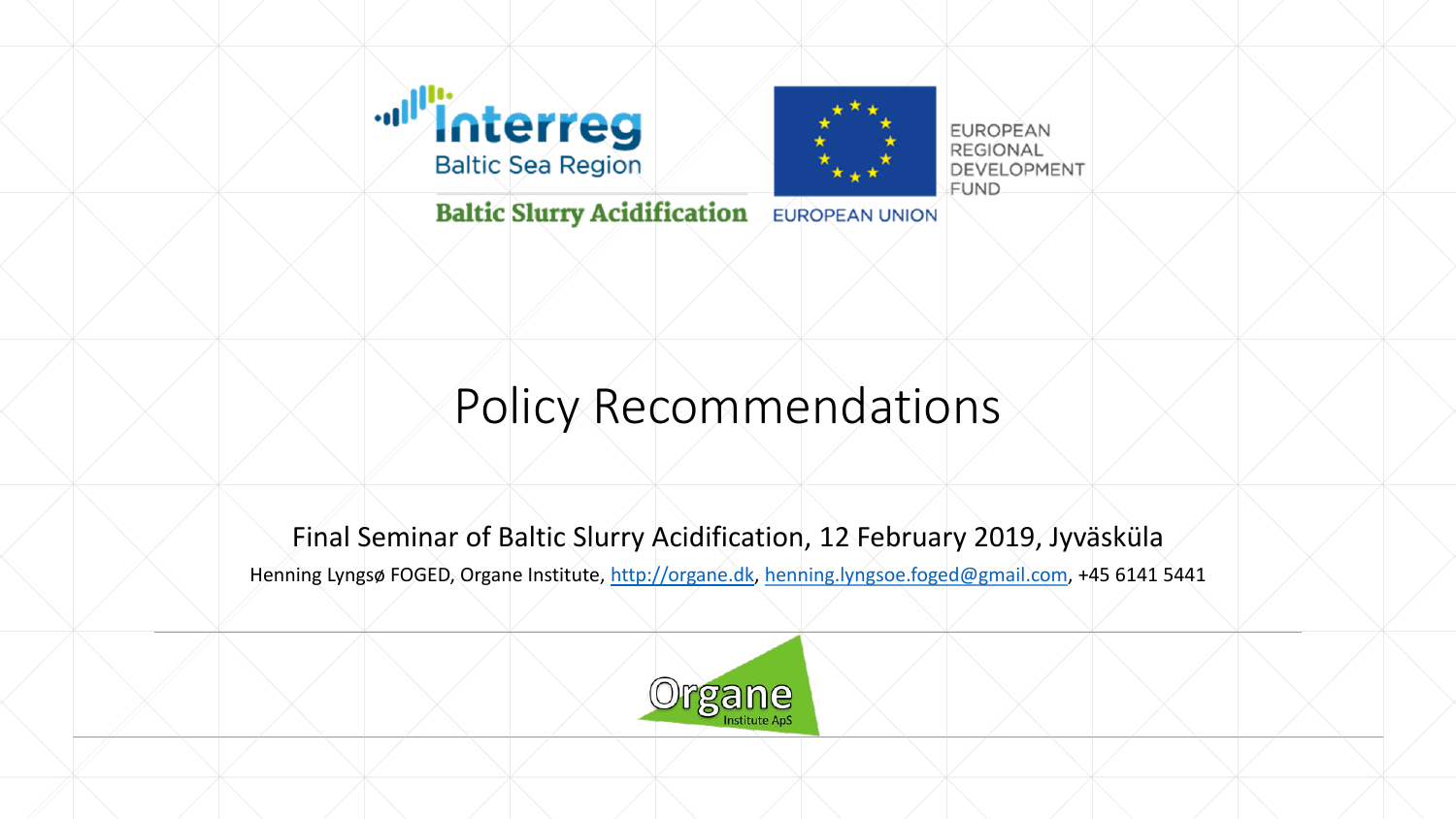## Sustainability and One Health are interlinked

- Slurry Acidification Technologies (SATs) are cleantechs.
- They have direct environmental, social and economic impacts.
- In a wider perspective, they are of importance for ecosystem health, animal health and human health.



Human Health

• Environmental: Resource economy, atmospheric N deposition, N leaching, ammonia emissions, GHG emissions, ….

- Social: Incidences of premature deaths, lung cancer, ….
- Economic: Investment costs, operational costs,

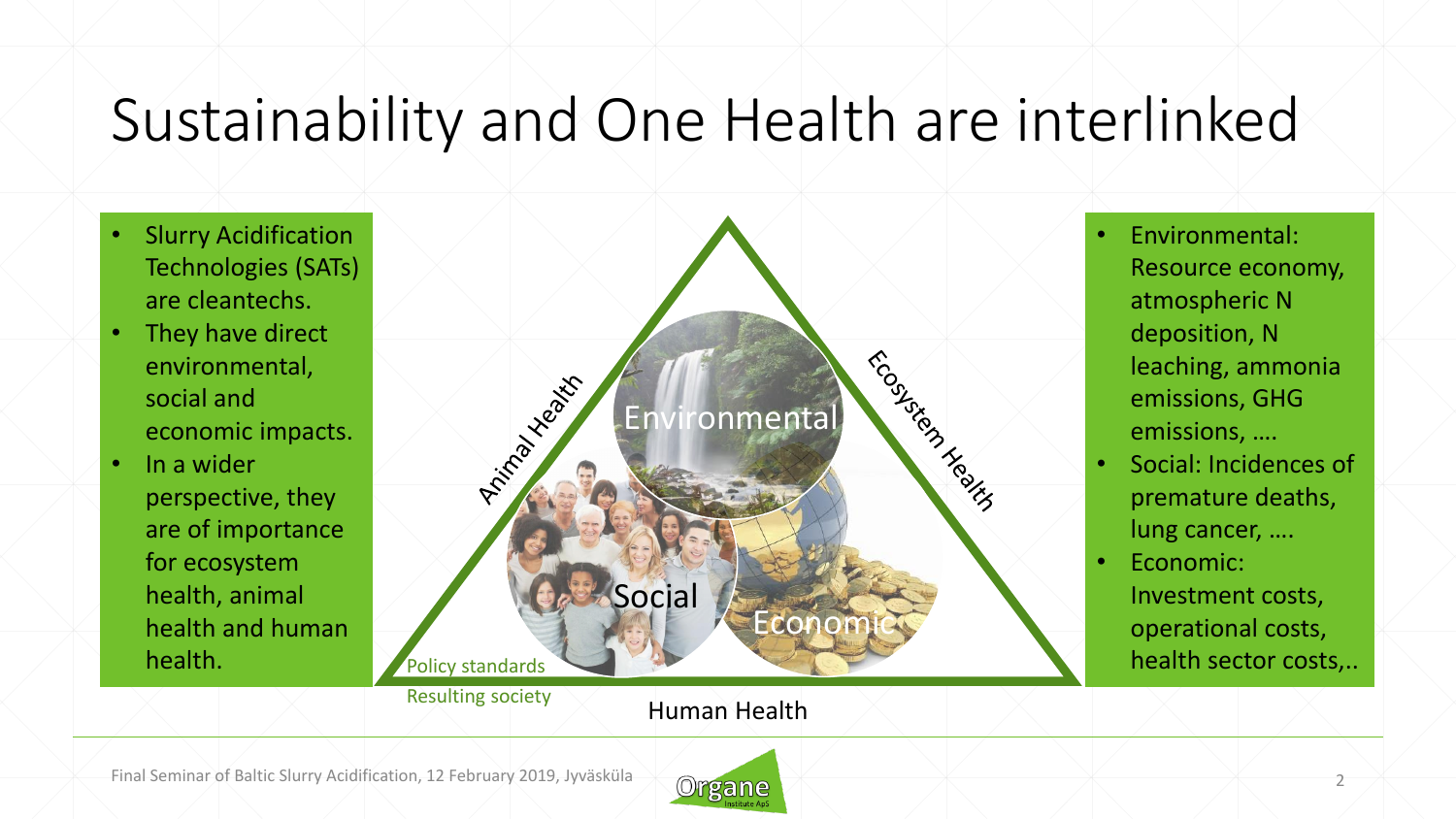# The background and objective for Baltic Slurry Acidification

- The Baltic Slurry Acidification-project build on the facts:
	- The technologies are officially recognised in Denmark for more than 10 years as cleantechs with cost-economic effects on ammonia emissions (~40-64%) from manures in stables, stores and fields. The recognition as BATs builds on e.g. VERA verifications, and are reflected in DK legislation and support schemes.
	- EU has since early 2017 as well deemed SATs as BATs (for all Member States).
	- Other benefits are described in literature, such as reduced N leaching (~15-20%), reduced hydrogen sulphate (H<sub>2</sub>S) formation (~70% - in-house acidification), reduced GHG emissions (~60% methane emission reduction – in-house acidification).
- The project objective:
	- "**Baltic Slurry Acidification aims to promote the use of SATs in the BSR**". We did this by demos and tests to verify impacts under local conditions and in the same time spreading knowledge.
	- WP6 checked market potential and legal feasibility in the BSR countries, and developed recommendations on basis of this and other WPs.

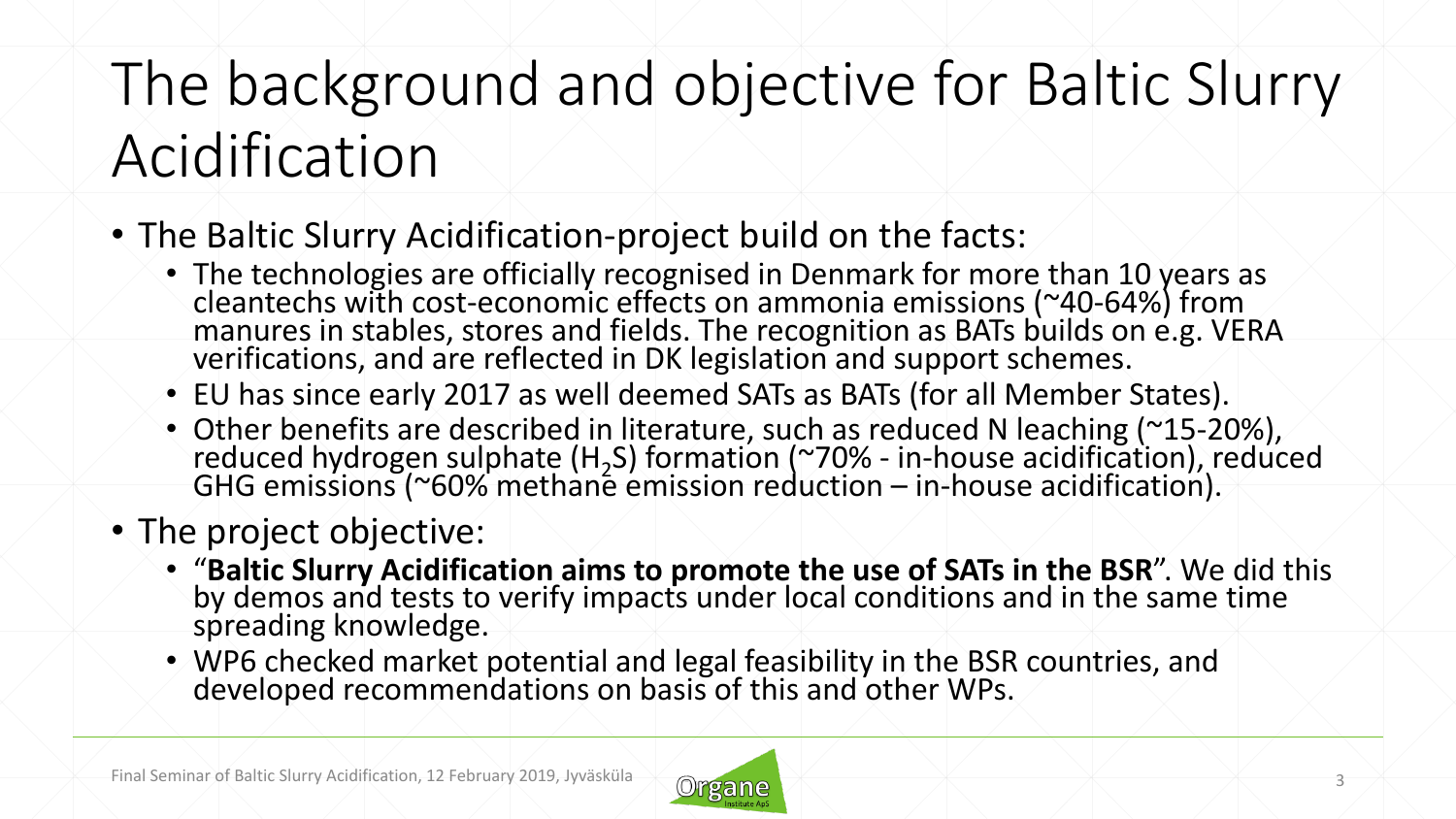## Overall conclusion

Slurry acidification technologies (SATs) have the potential to give a major lift to the economy and the environment in the Baltic Sea Region, and in the same time give substantial greenhouse gas emission reductions:

- Implementing the potential for use of SATs in the Baltic Sea Region countries would have a positive net economic effect of in total € 2.2 billion per year, to which come an estimated N abatement value of M€ 147 per year related to the aquatic environment, and positive healthcare sector effects in Russia and Belarus.
- For the entire region, the implementation of slurry acidification in accordance with the estimated, weighed potential of 245 million tonnes of slurry, would annually mean a reduced ammonia emission of 167.1 Kt, and as a result of this a reduced atmospheric N deposition of 56,000 – 91,000 tonnes. In addition, the greenhouse gas emission would be reduced with 1.5 Mt  $CO<sub>2e</sub>$ .

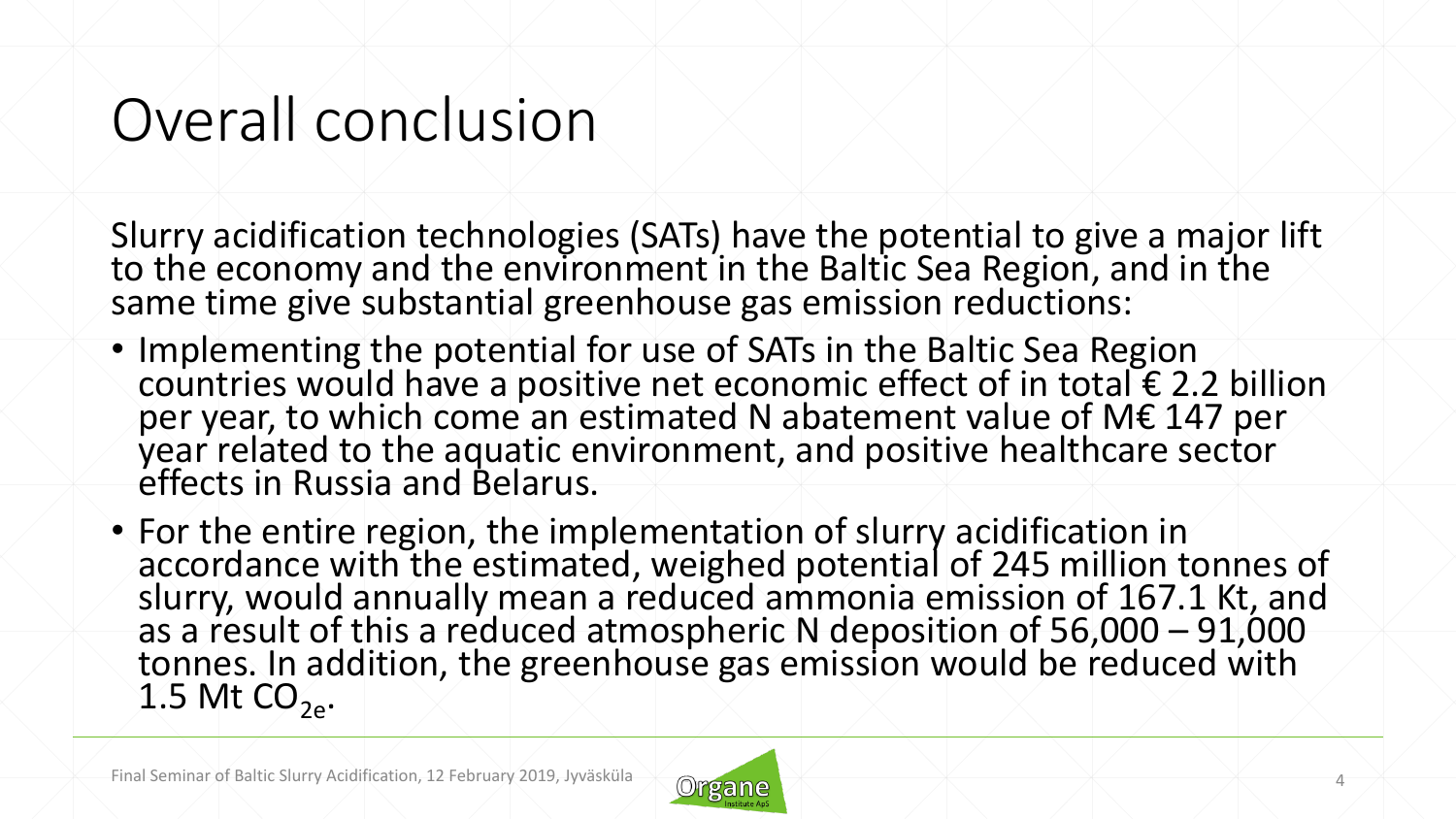Annual va realising SATs for the weighed slurry potential. All figures in M€. Finland is among lowest net value, in relation to curre

On this basis, we recommend all EU Member States in the BSR to establish an expert working group with representation from relevant authorities and knowledge institutions in order to further clarify impacts and possibilities for implementing SATs use.

| is among the countries with<br>et value, but highest feasibility<br>In to current legal frameworks<br>and support systems |  |                                                             |                | Savings in<br>the<br>healthcare<br>sector, M€ | Value of<br>reduced<br>greenhouse<br>gas emission,<br>M€ | Annual costs<br>$\circ$ f<br>investments in<br>SAT<br>installations,<br>M€ | <b>Net</b><br>value,<br>M€ | Additional,<br>estimated<br>value of N<br>abatement,<br>$M \in K^*$ |
|---------------------------------------------------------------------------------------------------------------------------|--|-------------------------------------------------------------|----------------|-----------------------------------------------|----------------------------------------------------------|----------------------------------------------------------------------------|----------------------------|---------------------------------------------------------------------|
|                                                                                                                           |  | <b>BY</b>                                                   |                | $(102**)$                                     | 1.9                                                      | $-13.2$                                                                    | $-11.3$                    | $\overline{9}$                                                      |
|                                                                                                                           |  | $DA***$                                                     |                | 58                                            | 1.9                                                      | $-12.1$                                                                    | 45.6                       | $\mathcal{G}$                                                       |
|                                                                                                                           |  | DE                                                          |                | 2,105.4                                       | 23.1                                                     | $-147.3$                                                                   | 1,993.0                    | 100                                                                 |
|                                                                                                                           |  | EE                                                          | 0.4            | 2.0                                           | 0.2                                                      | $-1.5$                                                                     | 2.0                        | 0.7                                                                 |
|                                                                                                                           |  | F1                                                          | $\overline{O}$ | 7.0                                           | 0.6                                                      | $-3.6$                                                                     | 4.0                        | 2.5                                                                 |
| ٦d                                                                                                                        |  | LV                                                          | $\overline{O}$ | 2.2                                           | 0.1                                                      | $-0.8$                                                                     | 1.5                        | 0.6                                                                 |
|                                                                                                                           |  | LT                                                          | $\overline{O}$ | 1.8                                           | 0.2                                                      | $-1.4$                                                                     | 0.6                        | 0.9                                                                 |
|                                                                                                                           |  | PL                                                          | $\overline{O}$ | 155.5                                         | 3.1                                                      | $-19.7$                                                                    | 138.9                      | 13.6                                                                |
| ٦t                                                                                                                        |  | RU <sup>1</sup>                                             | <b>NA</b>      | $(5.9***)$                                    | 0.5                                                      | $-3.0$                                                                     | $-2.5$                     | 2.1                                                                 |
| er<br>ties                                                                                                                |  | <b>SE</b>                                                   | 2.7            | 56.3                                          | 1.9                                                      | $-12.4$                                                                    | 48.5                       | 8.4                                                                 |
|                                                                                                                           |  | <b>TOTAL</b>                                                | 16.6           | 2,388.2<br>$(+107.9)$                         | 33.4                                                     | 212.7                                                                      | 2,220.3                    | 147                                                                 |
|                                                                                                                           |  | <sup>1</sup> 5 regions in the North-Western part of Russia. |                |                                               |                                                          |                                                                            |                            |                                                                     |

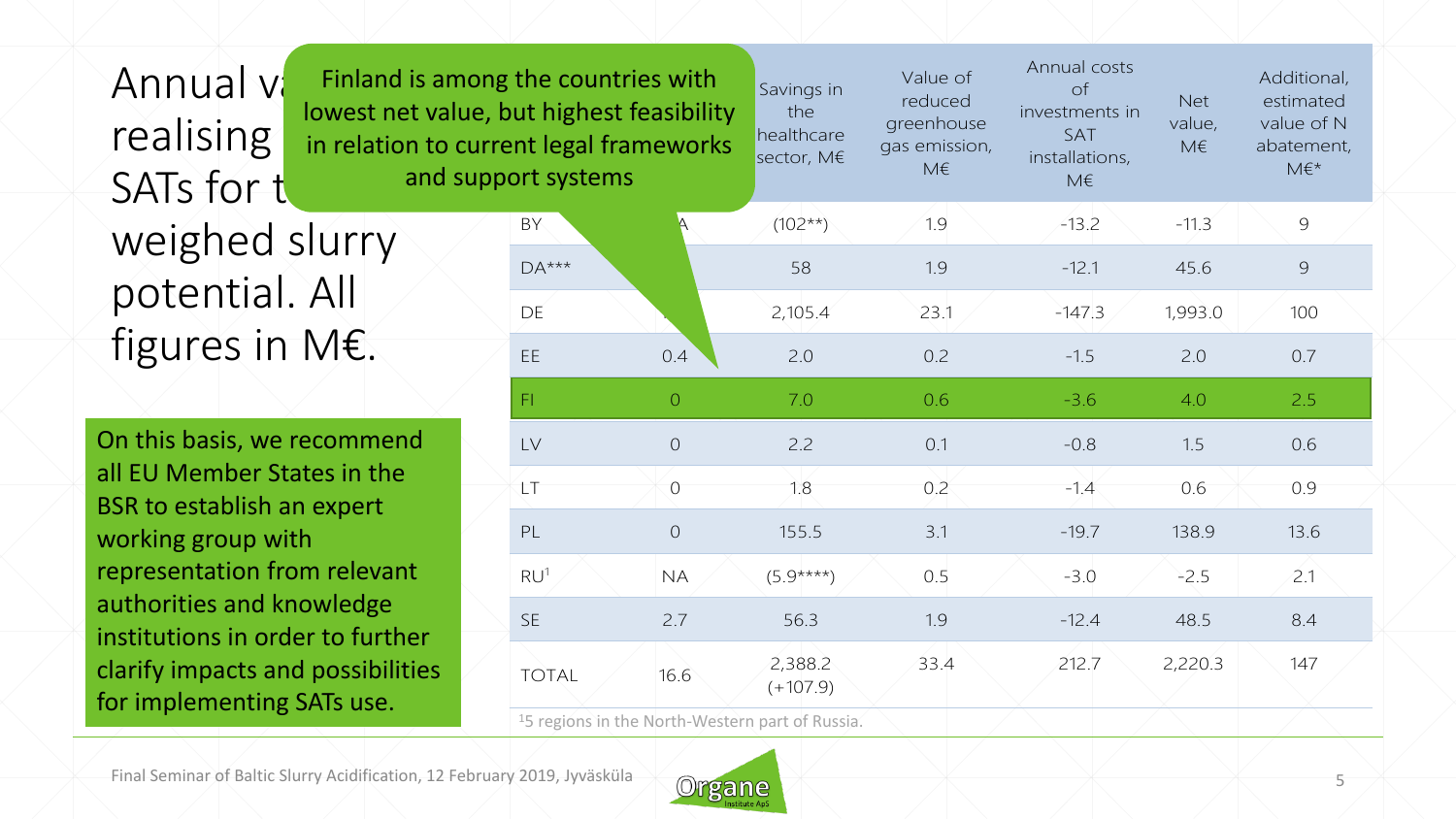## Politicians tools

Politicians have basically 2 tools for achieving a certain effect in the market:

- The carrot symbolises financial incentives / subsidies, as well as giving attractive advantages for certain actions = legal enablers.
- The whip symbolises regulations, penalties.
- It is in any case important that no legal barriers exists.